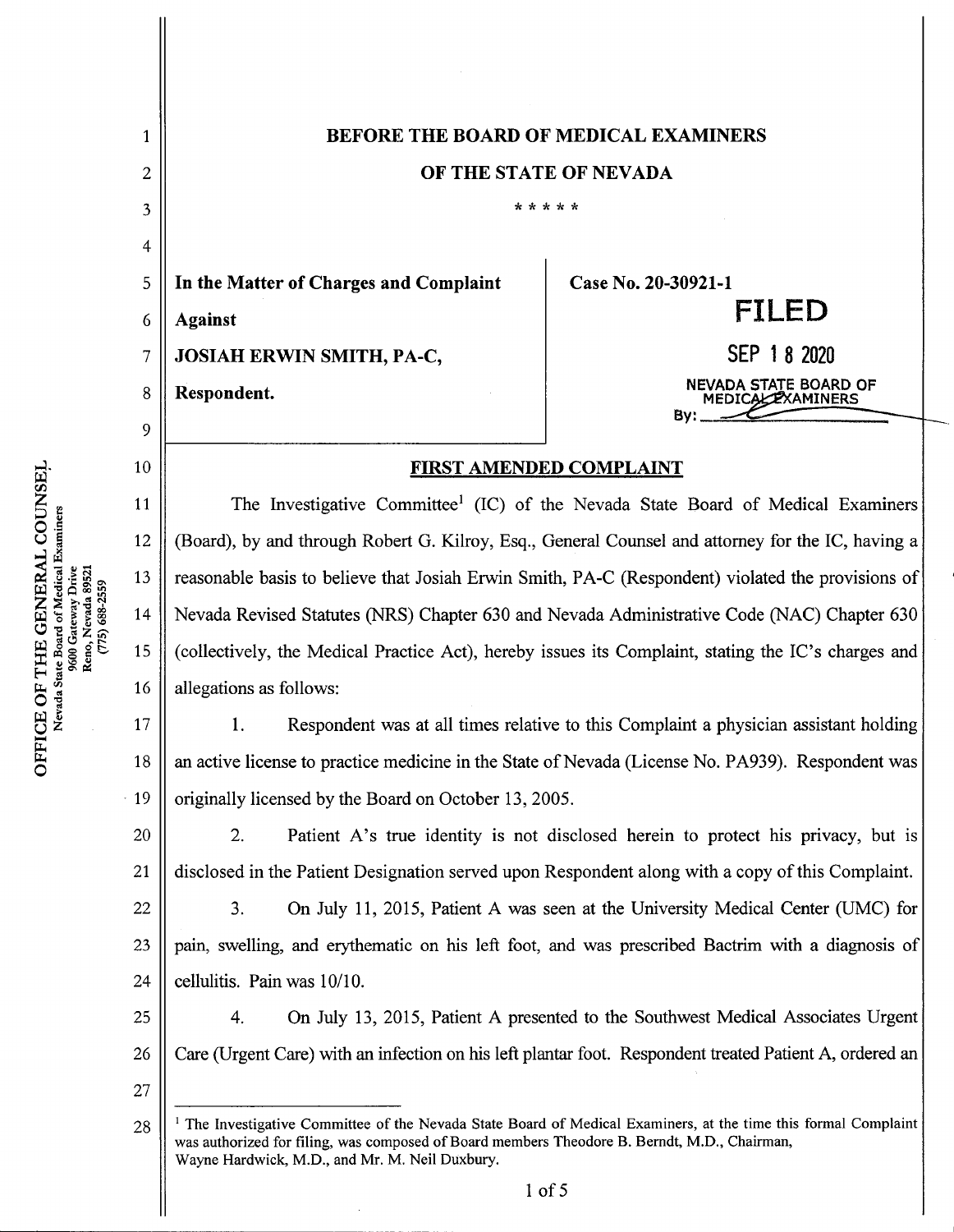X-ray for the infected area, and took no further action but keeping Patient A on the Bactrim medication. 5. On July 15, 2015, the Radiology Diagnostic Report (X-ray) on Patient A indicated the following: a. Finding: Plantar forefoot soft tissue gas and swelling observed overlying the third MTP joint on the AP film; b. Impression: Plantar forefoot soft tissue swelling and gas compatible with the provided history of infection. No radiographically evident osteomyelitis. If there is clinical suspicion of osteomyelitis, conduct nuclear medicine bone scan or MRI for further assessment. c. Note: PROVIDER NOTIFICATION SYSTEM IMPLEMENTED. Respondent provided no follow up with Patient A following his review of the aforementioned report. dent provided no follow up with Patient A following his review of the aforementioned report.<br>6. On July 20, 2015, Patient's symptoms of pain, redness and heat had continued to worsen, he returned to Urgent Care, and was seen by another physician assistant, who noted that Patient A's left foot exhibited gas bubbles. Based upon such gas bubbles, Patient A was sent to the UMC hospital, where he was seen by both a surgeon and an infectious disease specialist. Patient A had to have his second, third, and fourth toes amputated because of abscesses and osteomyelitis. Count I Malpractice (NRS 630.301(4)) 7. All of the allegations contained in the above paragraphs are hereby incorporated by reference as though fully set forth herein. 8. NRS 630.301(4) provides that malpractice by a practioner (physician assistant) is grounds for initiating disciplinary action against a licensee if this malpractice is established by a preponderance of the evidence. 9. NAC  $630.380(1)(f)$  provides that a physician assistant is subject to discipline by the Board if the Board finds the physician assistant is guilty of malpractice. Malpractice is the failure 1 2 3 4 5 6 7 8 9 10 11 12 13 14 15 16 17 18 19 20 21 22 23 24 25 26 27 28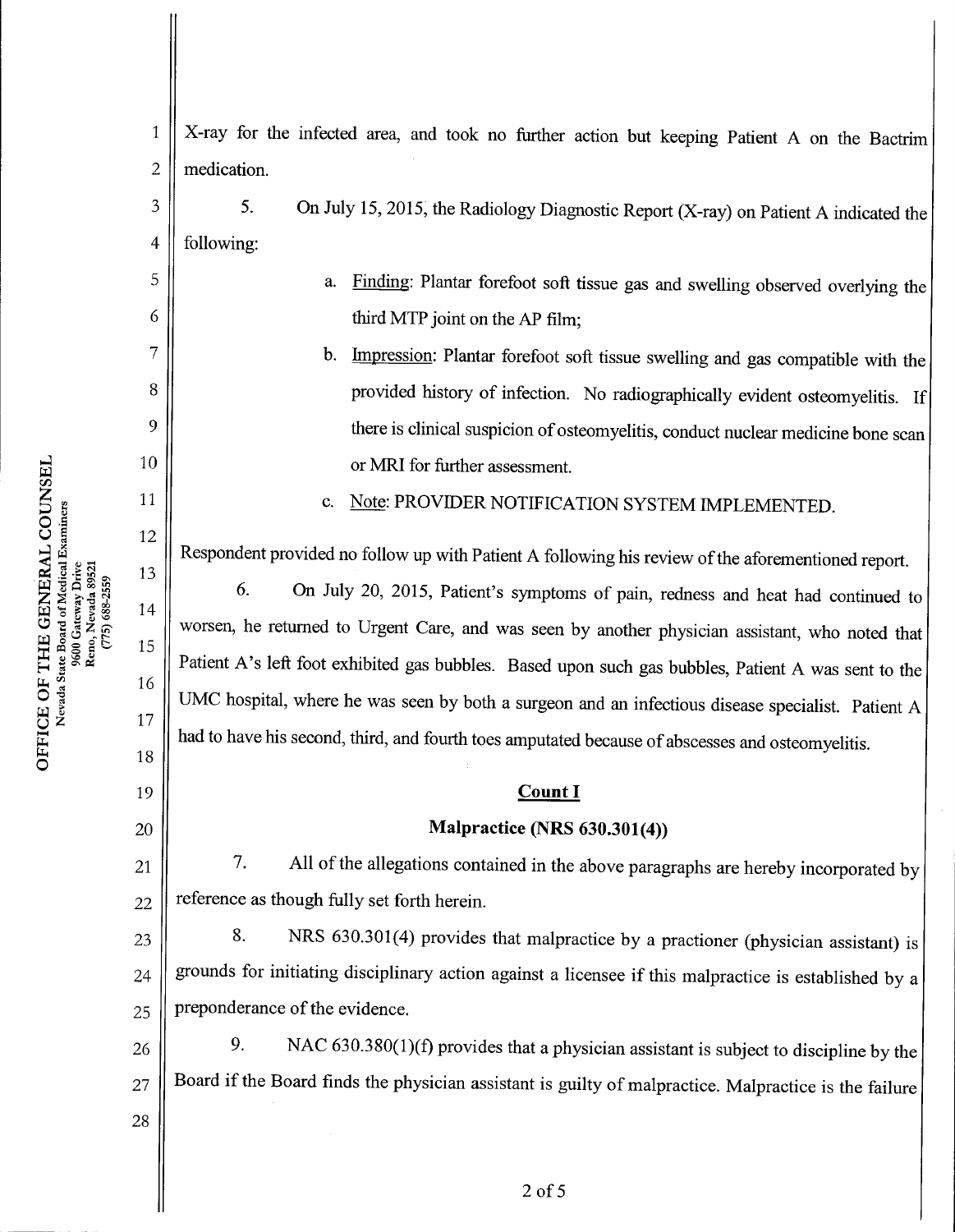w C/3Nevada State Board of Medical Examiner 9600 Gateway Drive<br>Reno, Nevada 89521  $(775)688 - 2559$ E OF T<br>Svada Sta  $\overline{\text{UE}}$   $\text{M}_\text{CFA}$ 

o

6

7

8

9

10

11

12

13

14

16

17

to use the reasonable care, skill, or knowledge ordinarily used under similar circumstances when treating a patient. 1 2

10. As demonstrated by, but not limited to, the above-outlined facts, Respondent failed to use the reasonable care, skill or knowledge ordinarily used under similar circumstances when rendering medical services to Patient A. 3 4 5

11. By reason of the foregoing, Respondent is subject to discipline by the Board as provided in NRS 630.352.

## **Count II**

## Failure to Maintain Complete Medical Records (NRS 630.3062(1)(a))

12. All of the allegations contained in the above paragraphs are hereby incorporated by reference as though fully set forth herein.

13. NRS 630.3062(1)(a) provides that the failure to maintain timely, legible, accurate and complete medical records relating to the diagnosis, treatment and care of a patient is grounds for initiating disciplinary action against a licensee.

14. NAC  $630.380(1)(m)$  provides that a physician assistant is subject to discipline by the Board if the Board finds the physician assistant is guilty of violating a provision of NRS 630.301 to 630.3065, inclusive. 15

15. Respondent failed to maintain complete medical records relating to the diagnosis, treatment and care of Patient A, by failing to document his actions when he treated Patient A, whose medical records were not timely, legible, accurate, and complete. 18 19 20

16. By reason of the foregoing, Respondent is subject to discipline by the Board as provided in NRS 630.352. 21 22

WHEREFORE, the Investigative Committee prays: 23

1. That the Board give Respondent notice of the charges herein against him and give him notice that he may file an answer to the Complaint herein as set forth in NRS 630.339(2) within twenty  $(20)$  days of service of the Complaint; 24 25 26

2. That the Board set a time and place for a formal hearing after holding an Early Case Conference pursuant to NRS  $630.339(3)$ ; 27 28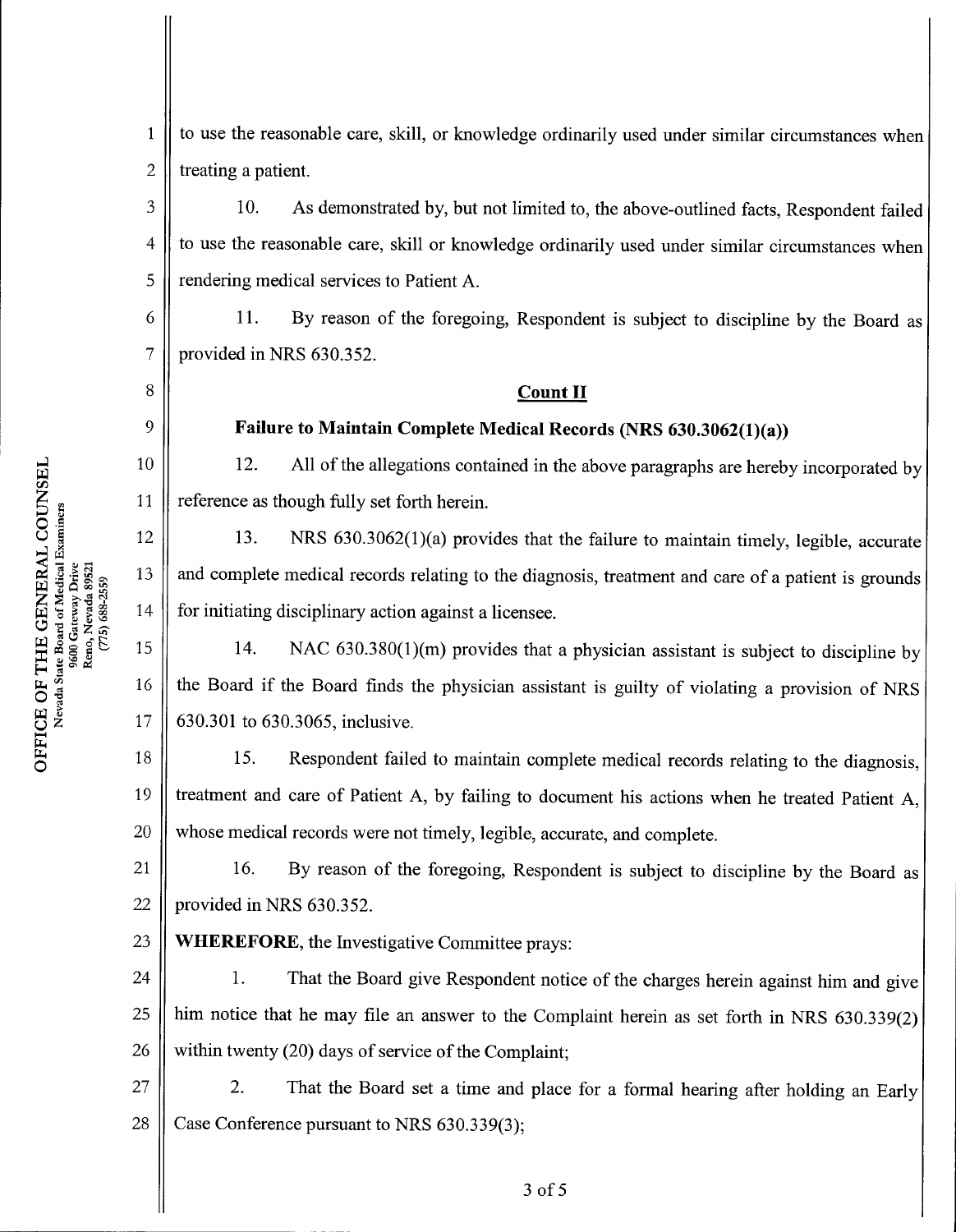|                                                           | $\mathbf{1}$   | 2.<br>That the Board set a time and place for a formal hearing after holding an Early      |
|-----------------------------------------------------------|----------------|--------------------------------------------------------------------------------------------|
| 9000 Gateway Line<br>Reno, Nevada 89521<br>(775) 688-2559 | $\overline{c}$ | Case Conference pursuant to NRS 630.339(3);                                                |
|                                                           | 3              | That the Board determine what sanctions to impose if it determines there has been<br>3.    |
|                                                           | 4              | a violation or violations of the Medical Practice Act committed by Respondent;             |
|                                                           | 5              | That the Board make, issue and serve on Respondent its findings of fact,<br>4.             |
|                                                           | 6              | conclusions of law and order, in writing, that includes the sanctions imposed; and         |
|                                                           | 7              | 5.<br>That the Board take such other and further action as may be just and proper in these |
|                                                           | 8              | premises.                                                                                  |
|                                                           | 9              | day of September, 2020.<br>DATED this                                                      |
|                                                           | 10             | INVESTIGATIVE COMMITTEE OF THE                                                             |
|                                                           | 11             | NEVADA STATE BOARD OF MEDICAL EXAMINERS                                                    |
|                                                           | 12             | By:                                                                                        |
|                                                           | 13             | Robert G. Kilroy, Esq., General Counsel<br>Attorney for the Investigative Committee        |
|                                                           | 14             |                                                                                            |
|                                                           | 15             |                                                                                            |
|                                                           | 16             |                                                                                            |
|                                                           | 17             |                                                                                            |
|                                                           | 18             |                                                                                            |
|                                                           | 19             |                                                                                            |
|                                                           | $20\,$         |                                                                                            |
|                                                           | 21             |                                                                                            |
|                                                           | $22\,$         |                                                                                            |
|                                                           | 23             |                                                                                            |
|                                                           | 24             |                                                                                            |
|                                                           | 25             |                                                                                            |
|                                                           | 26             |                                                                                            |
|                                                           | 27             |                                                                                            |
|                                                           | 28             |                                                                                            |
|                                                           |                | 4 of 5                                                                                     |
|                                                           |                |                                                                                            |

OF<br>cass

w

 $\rm \frac{COC}{D}$